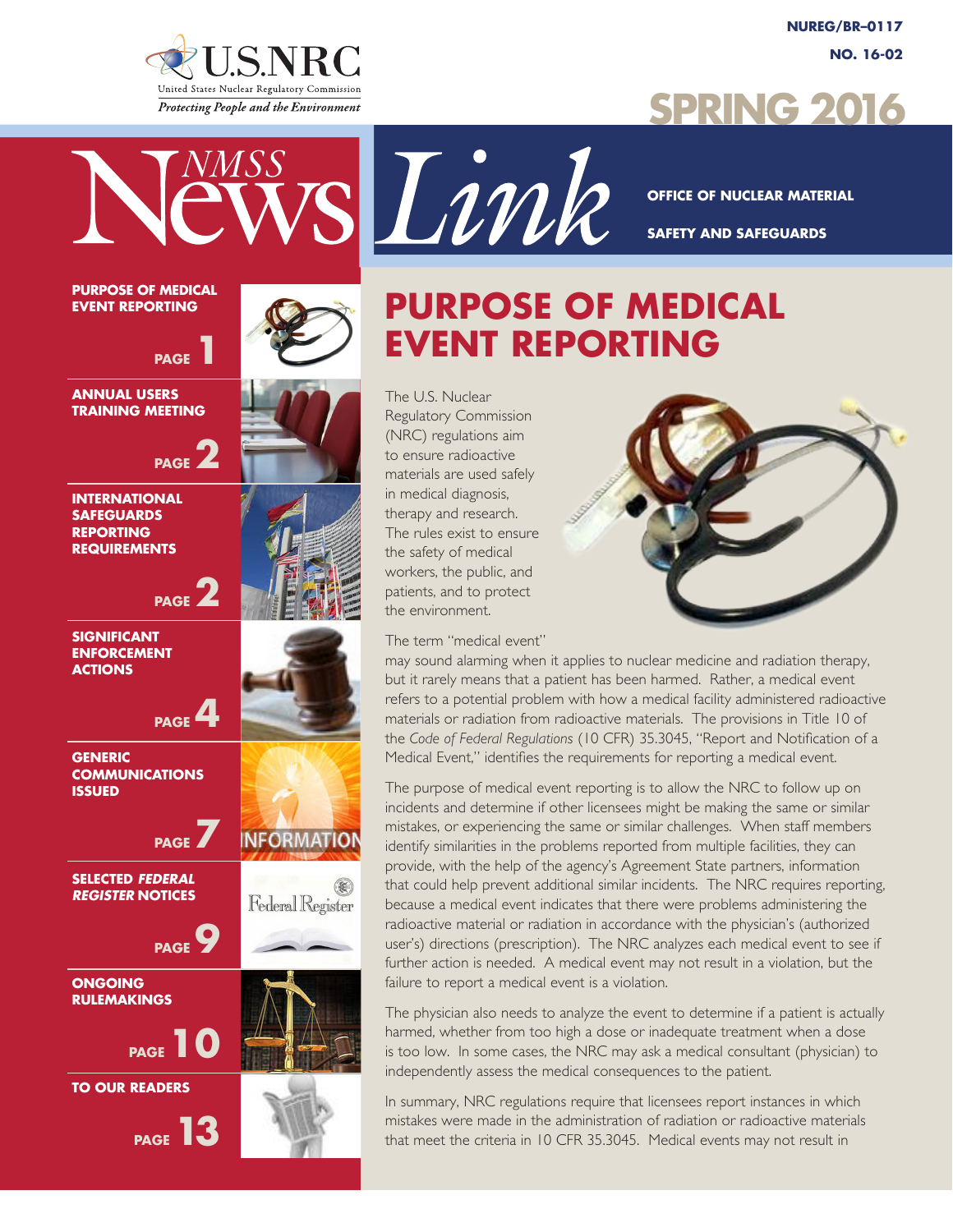

violations, but not reporting them is a violation. The purpose of these regulations is to allow the NRC and the Agreement States to gather data, look for trends and communicate with the medical facilities that the agencies regulate to prevent, when possible, similar problems from being repeated.

(Contact: Said Daibes, NMSS, 301–415–6863 or Said.Daibes@nrc.gov)

### **ANNUAL USERS TRAINING MEETING**



The Nuclear Materials Management and Safeguards System (NMMSS) 2016 Annual Users Training Meeting will be May 9–12, 2016, in New Orleans, LA. This 4-day event offers unique learning and networking opportunities for the NRC licensees and the U.S. Department of Energy (DOE)/ National Nuclear Security Administration, along with other Federal agencies and contractor organizations involved in management of nuclear materials. A limited block of rooms has been reserved at the government per diem rate of \$122 per night on a first-come, first-served basis for the nights of May 8–12, 2016. Please register for the training event as well as review the draft agenda and reserve your hotel accommodations at http://108.31.8.56/nmmss2016/. There is no registration fee to participate in this valuable training opportunity. A training certificate will be provided.

(Contact: Mirabelle Shoemaker, NRC NMMSS Project Manager, 301–415–7363 or Mirabelle.Shoemaker@nrc.gov)

### **INTERNATIONAL SAFEGUARDS REPORTING REQUIREMENTS**



The U.S. Government has negotiated and brought into force agreements with the International Atomic Energy Agency (IAEA) related to the implementation of international safeguards in the United States and its territories in the Caribbean. Under the safeguards agreements, a nuclear facility is a reactor, a fuel cycle installation, or any other type of installation possessing more than 1 effective kilogram of nuclear material. One aspect of these agreements is a requirement for the United States to report information to the IAEA. This information includes an eligible facilities list, design information questionnaires, material accounting reports, information on imports and exports of source and special nuclear materials, and information activities related to nuclear fuel cycles. The International Safeguards Team of the Material Control and Accounting Branch (MCAB) in the Division

of Fuel Cycle Safety, Safeguards, and Environmental Review is responsible for ensuring that accurate and complete information is collected regarding the installations licensed by the NRC and Agreement States and is properly reported. The NRC also responds to the IAEA, through the U.S. Department of State, to resolve any questions on information received by the IAEA concerning installations licensed by the NRC or Agreement States.

The U.S. and IAEA Safeguards Agreement requires the United States. to provide the IAEA a list (eligible facilities list) of all U.S. nuclear facilities that do not have activities of direct national security significance. The IAEA may select any facility on that list for (a) reporting, design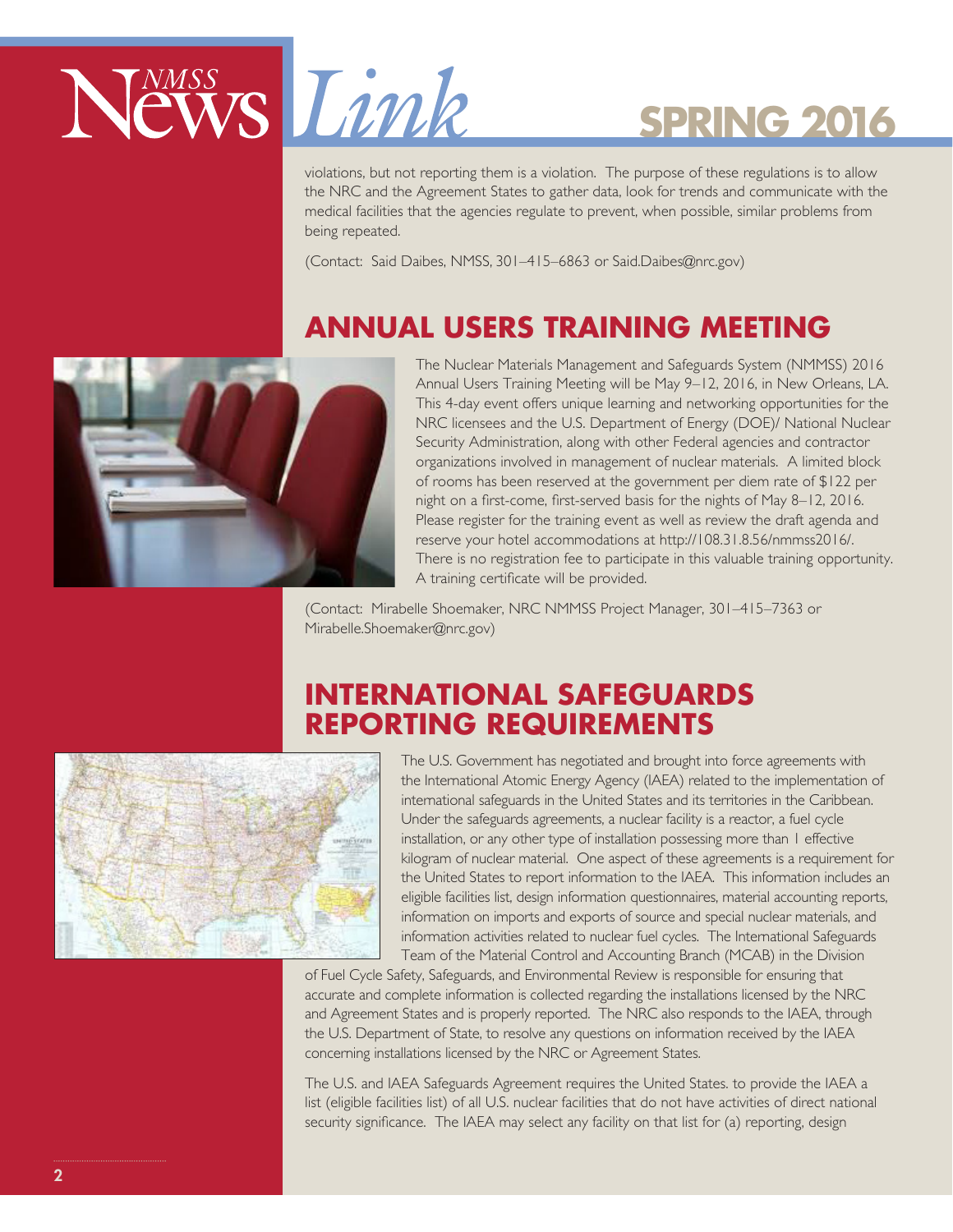# News Limk

# **SPRING 2016**



information verification, and inspection, or (b) reporting and design information verification only. Since the agreements entered into force, nine NRC–licensed nuclear facilities have been selected for inspections (however, none is currently being inspected) and four (three fuel fabrication facilities and one enrichment facility) are currently selected for reporting and design information verification. The NRC's portion of the eligible facilities list has 269 facilities. DOE facilities are also on the list, and one is currently selected from the list for inspection.

When the IAEA selects a facility for inspection from the list, the United States is required to prepare and submit to the IAEA a design information questionnaire for the facility. This document follows a prescribed format and provides the IAEA with information necessary for the IAEA to design an effective international safeguards approach for the facility and to understand the accuracy and precision of the

reported material accounting data. After the receipt of the design information questionnaire, the IAEA will typically confirm the accuracy of the information stated in the questionnaire through a design information verification site visit. After the site visit, the design information questionnaire will typically be changed to add or revise information to address the IAEA's questions. As facility design or operations change, the IAEA requires that the design information questionnaire for a facility be updated. MCAB staff is currently working with the four selected facilities to make sure that their responsible facility staff members are aware of the requirement and are updating the design information questionnaires to reflect the current facility status. During 2015, the IAEA conducted a design information verification visit at the Louisiana Enrichment Services gas centrifuge enrichment plant in Eunice, NM.

When the IAEA selects a facility from the eligible facilities list, the United States is also required to submit an initial inventory declaration for the facility regarding all source and special nuclear material at the facility, and to subsequently report all inventory changes that occur. Annually, the United States is also required to submit a physical inventory list for the facility and to submit a material balance report that assesses all of the inventory changes for the year and compares that book inventory value with the value obtained from the physical inventory taking. The reporting of inventory changes occurs monthly.

The United States is also required to report to the IAEA all U.S. imports and exports of source and special nuclear material. These reports are necessary for the IAEA to establish matches for import and export reports generated in other countries. Where the IAEA cannot match a U.S. import or export with an export or import of another country, MCAB works with the IAEA and other Federal agencies to resolve the issue. On average, the U.S. makes 26,000 nuclear material accounting reports to the IAEA annually. These reports are made through the U.S. Nuclear Materials Management and Safeguards System, which is jointly funded and managed by the NRC and DOE.

The United States also negotiated and brought into force the Protocol Additional to the US IAEA Safeguards Agreement (Additional Protocol) in 2009. The Additional Protocol requires the United States to report on certain activities related to the nuclear fuel cycle. These activities include, among others: research and development, manufacturing of nuclear-related equipment, imports and exports of such equipment, uranium and thorium mining, storage of uranium and thorium ore concentrates, activities on the sites of nuclear facilities, and nuclear fuel cycle development plans. On average, the NRC makes 200 declarations (quarterly and annually) per year. The primary annual information collection and reporting occurs in the first 2 months of each year.

(Contact: Bruce Moran, NMSS, 301–415–7269 or Bruce.Moran@nrc.gov)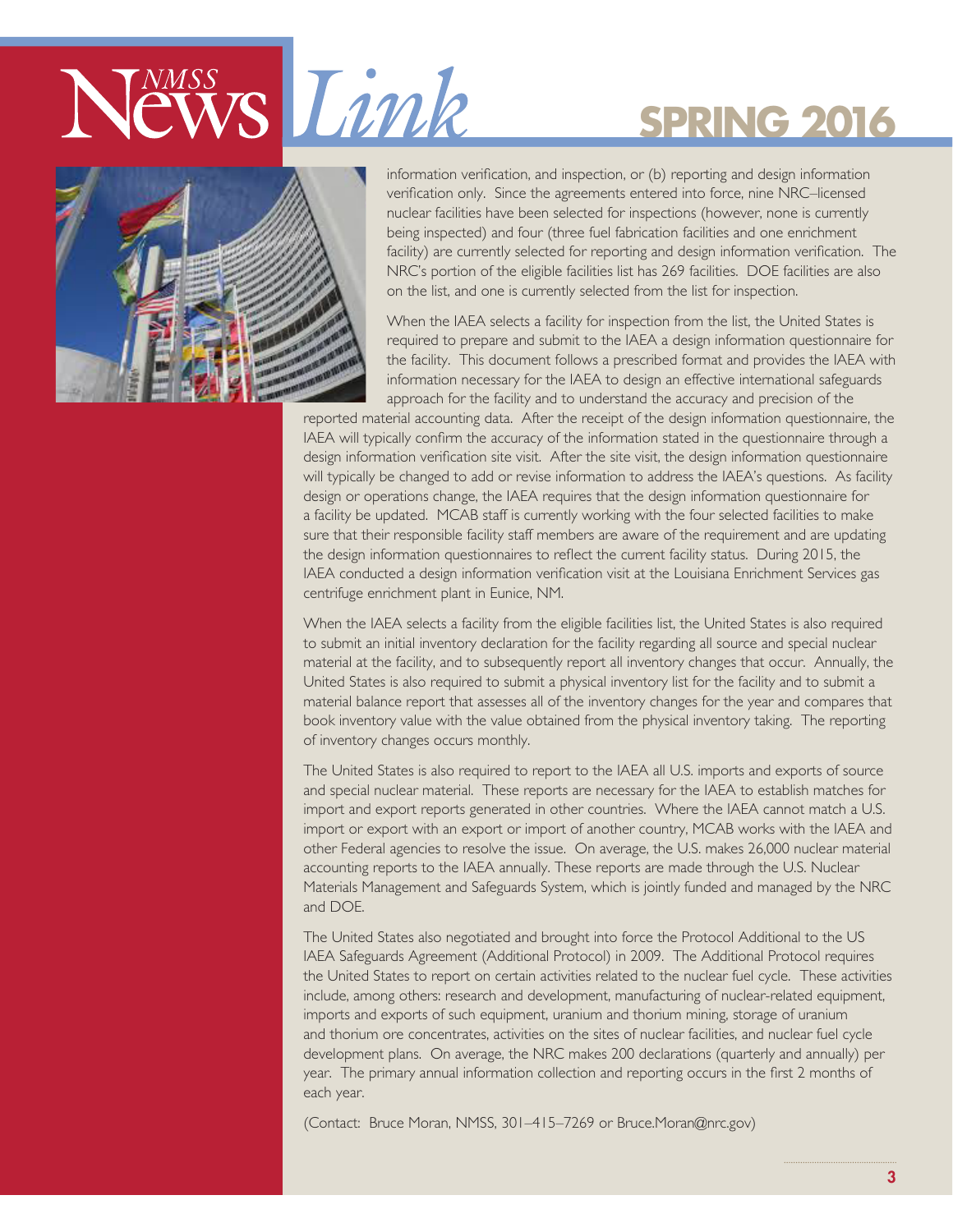





### **SIGNIFICANT ENFORCEMENT ACTIONS**

*The NRC issued significant actions for failure to comply with a regulation.*

### **Northern States Power Company (Monticello Nuclear Generating Plant, Unit 1) (EA-14-193)**

**SPRING 2016**

On December 21, 2015, the NRC issued a Confirmatory Order to Northern States Power Company, Minnesota (licensee) to formalize commitments made as a result of an Alternative Dispute Resolution mediation session. The licensee made the commitments as part of a settlement agreement with the NRC regarding apparent violations of NRC requirements. The agreement resolves the licensee's failure to ensure nondestructive examinations (NDE) on spent fuel dry shielded canisters (DSC) that were performed in accordance with procedural requirements. The agreement also resolves the falsification of records when recording the NDE results, contrary to the requirements of the following:

- 10 CFR 72.158, "Control of Special Processes"
- 10 CFR 72.11, "Completeness and Accuracy of Information"
- paragraph (c) of 10 CFR 72.154, "Control of Purchased Material, Equipment, and Services"

The licensee agreed to a number of corrective actions, including: (1) restore compliance for all affected DSCs, (2) revise applicable procedures, (3) present at an industry forum, (4) submit an article to an industry publication, and (5) assess the effectiveness of improvements. In consideration of these commitments, the NRC agreed to refrain from issuing a Notice of Violation and a proposed imposition of a Civil Penalty.

### **JOMA Shop, LLC (EA-15-196)**

On December 21, 2015, the NRC issued a Notice of Violation to JOMA Shop (JOMA) for a Severity Level III problem for two related violations. The violations involved JOMA's transfer of watches containing byproduct material without an NRC license as required by paragraph (a) of 10 CFR 30.3, "Activities Requiring License," and an import of byproduct material into United States without having the required license for possession of the byproduct material as required by 10 CFR 110.5, "Licensing Requirements." Specifically, beginning on or around May 2013, JOMA initially transferred (distributed/sold), 7,617 tritium watches to persons without obtaining a specific license authorizing such transfers and before April 2012. JOMA imported these watches without having a possession license issued by the State of New York, without first obtaining a specific import license from the NRC, and without obtaining a license to distribute the watches from the NRC.

### **ECS Mid-Atlantic, LLC (EA-15-148)**

On December 14, 2015, the NRC issued a Notice of Violation to ECS Mid-Atlantic, LLC (ECS), for a Severity Level-III violation. The violation involved ECS's failure to control and maintain constant surveillance or failure to use two independent physical controls that form tangible barriers to secure a portable gauge from unauthorized removal as required by 10 CFR 20.1802, "Control of Material Not in Storage," and paragraph (i) of 10 CFR 30.34, "Terms and Conditions of Licenses." Specifically, on June 8, 2015, a portable gauge was left unattended and uncontrolled at a job site at the U.S. Naval Academy, and it was not secured with any physical controls that form tangible barriers to secure it from unauthorized removal.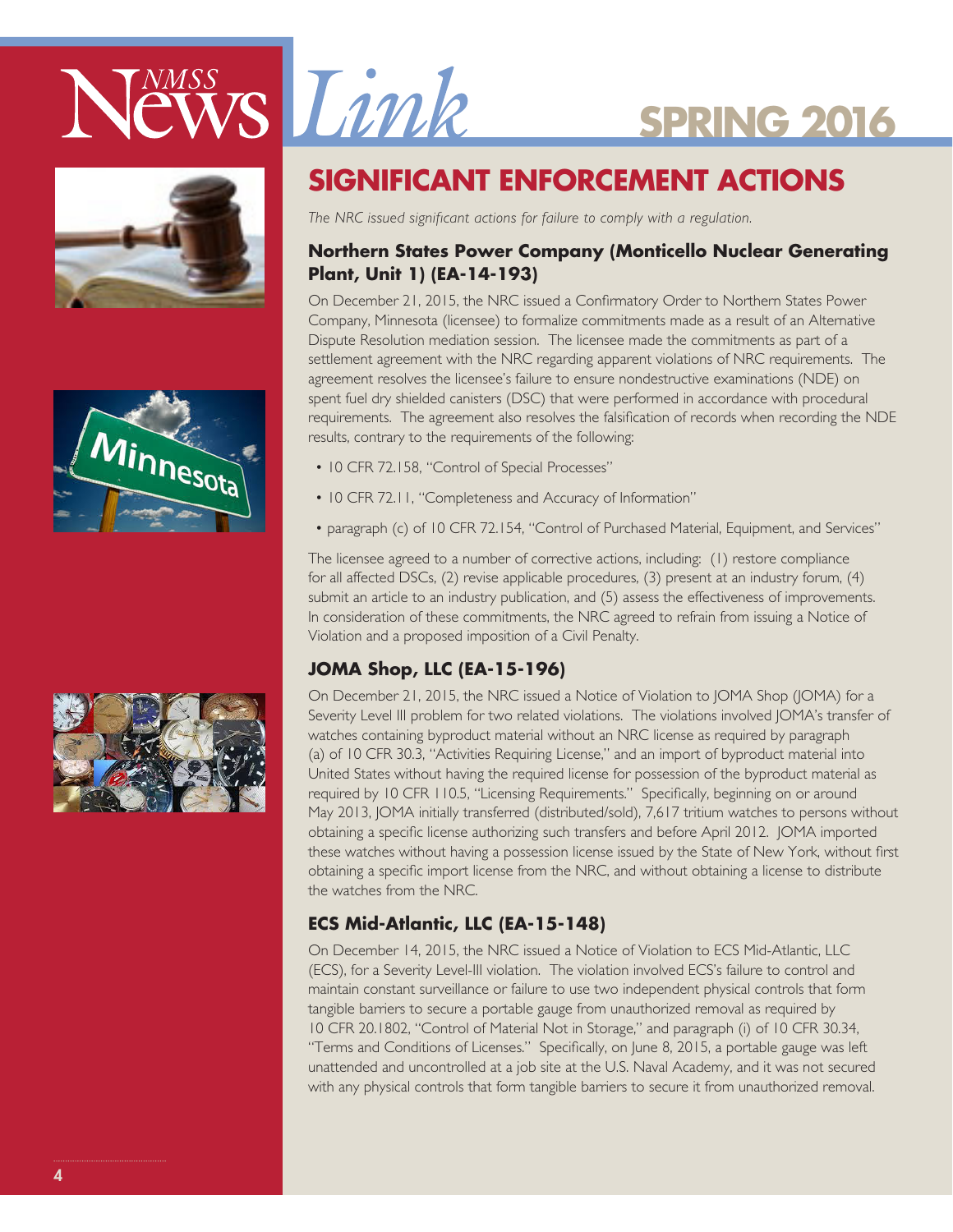



### **CTI and Associates, Inc. (EA-15-157)**

On November 23, 2015, the NRC issued a Notice of Violation to CTI and Associates, Inc., for a Severity Level III violation of both 10 CFR 20.1801, "Security of Stored Material," and paragraph (i) of 10 CFR 30.34, Terms and Conditions of Licenses." The violation involved CTI's failure to secure licensed material in a portable gauge from unauthorized removal or access, with a minimum of two independent physical controls that form tangible barriers, while the gauge was stored in a controlled or unrestricted area and not under the control and constant surveillance of the licensee. Specifically, the licensee left an unattended gauge inside an unlocked shipping container that was accessible to the public.

**SPRING 2016**

### **Testing Engineers & Consultants, Inc. (EA-15-141)**

On October 23, 2015, the NRC issued a Notice of Violation to Testing Engineers & Consultants (TEC) Inc., for a Severity Level III violation. The violation involved TEC's failure to use a minimum of two independent physical controls that form tangible barriers to secure portable gauges from unauthorized removal when the portable gauges were not under the control and constant surveillance of the licensee, as required by paragraph (i) of 10 CFR 30.34, Terms and Conditions of Llicenses." Specifically, from 2011 until June 19, 2015, during off-duty hours, nonlicensee building tenants had access to the storage room's locked door, which resulted in a only single physical barrier securing the gauges from unauthorized removal.

### **Cal Testing Services, Inc. (EA-15-117)**

On October 9, 2015, the NRC issued a Notice of Violation to Cal Testing Services (CTS), Inc., for a Severity Level III violation. The violation involved CTS's failure to ensure each individual who acts as a radiographer or a radiographer's assistant wears a direct reading dosimeter, an operating alarm rate meter, and a personnel dosimeter at all times during radiographic operations as required by paragraph (a) of 10 CFR 34.47, "Personnel Monitoring." Specifically, on March 20, 2015, a radiographer's assistant wore an inoperable alarm rate meter while performing radiographic operations.



### **McLaren Medical Center Bay Region (EA-15-111)**

On August 27, 2015, the NRC issued a Notice of Violation to McLaren Medical Center Bay Region (McLaren) for a Severity Level III violation. The violation involved McLaren's failure to develop, implement, and maintain written procedures to provide high confidence that each administration is in accordance with the written directive as required by paragraph (a) of 10 CFR 35.41, "Procedures for Administrations Requiring a Written Directive." Specifically, as of February 6, 2015, the licensee failed to include specific steps in its procedure for verifying the catheter position to ensure the administration was in accordance with the written directive. As a result, a medical event occurred because the patient received an unintended dose of approximately 2.6 gray (260 rad) to the skin of the right thigh.



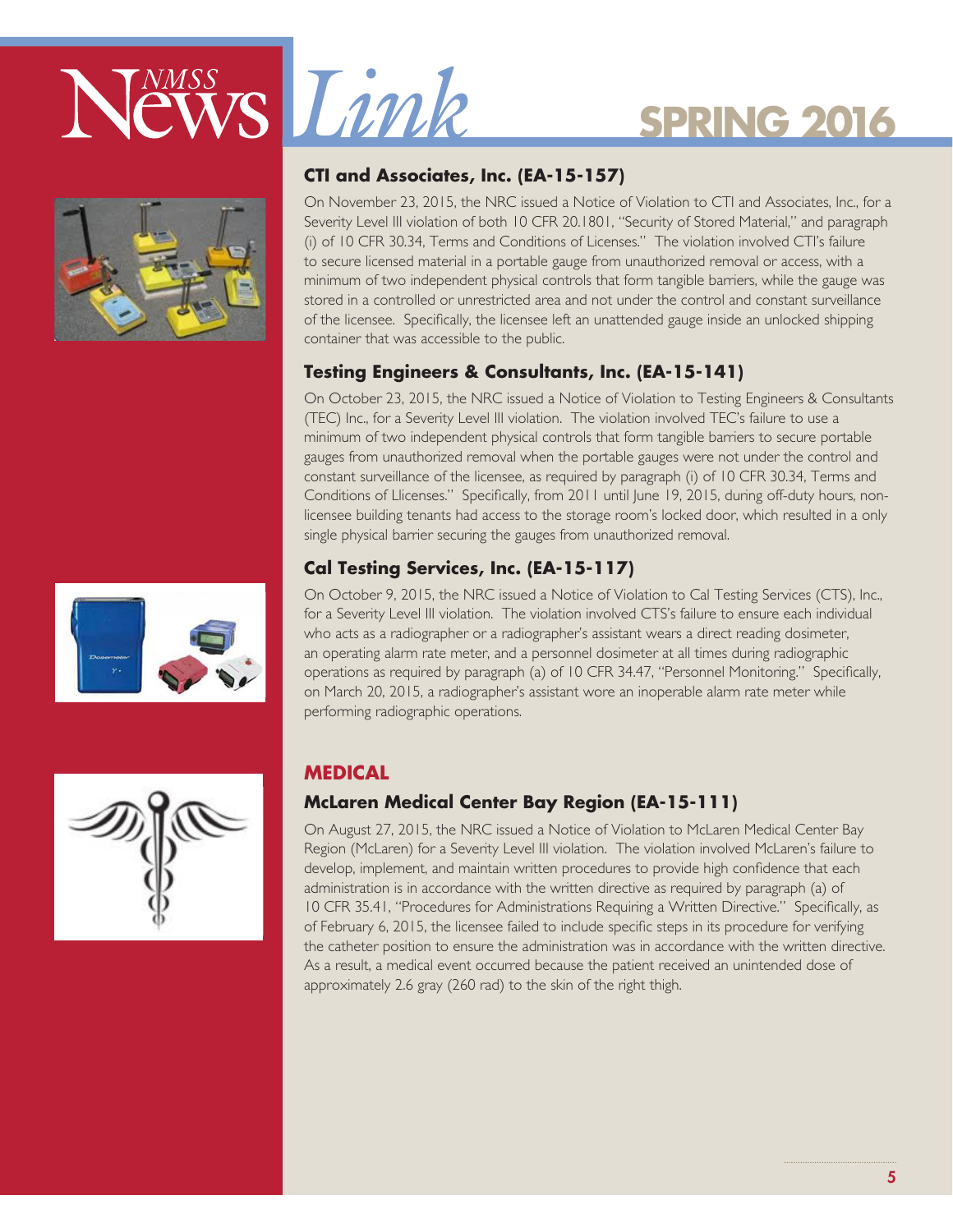



### **INDIVIDUALS**

### **Mr. Larry Yeates (IA-15-029)**

On December 28, 2015, the NRC issued a Notice of Violation to Mr. Larry Yeates for Severity Level III violations of paragraphs (a)(1) and (a)(2) of 10 CFR Part 72.12, "Deliberate Misconduct." These violations involved the deliberate failures of Mr. Yeates to ensure that liquid penetrant nondestructive tests, a special process, were conducted in accordance with the Monticello Nuclear Generating Plant procedure. Specifically, from September 5, 2013 through October 17, 2013, Mr. Yeates deliberately failed to comply with procedure steps involving the developing time before the final interpretation of 38 welds on the six separate spent fuel storage dry shielded canisters that he examined. Additionally, Mr. Yeates failed to accurately record the nondestructive evaluation results. The information was not accurate, because the developer dwell times were over-reported.

### **Mr. Mickey Lovell (IA-15-028)**

On December 28, 2015, the NRC issued a Notice of Violation to Mr. Mickey Lovell for Severity Level III violations of paragraphs (a)(1) and (a)(2) of 10 CFR Part 72.12, "Deliberate Misconduct." These violations involved Mr. Lovell's deliberate failures to ensure that liquid penetrant nondestructive tests, a special process, were conducted in accordance with the Monticello Nuclear Generating Plant procedure. Specifically, from September 5, 2013 through October 17, 2013, Mr. Lovell deliberately failed to comply with procedural steps involving the developing time before the final interpretation of 28 welds on the six separate spent fuel storage dry shielded canisters he examined. Additionally, Mr. Lovell failed to accurately record the nondestructive evaluation results. The information was not accurate, because the developer dwell times were over-reported.

### **Mr. Mawuena Gnamavo (IA-15-061)**

On October 30, 2015, the NRC issued a Notice of Violation to Mr. Mawuena Gnamavo for a Severity Level IV violation of paragraph (b)(2) of 10 CFR 71.8, "Deliberate Misconduct." The violation involved Mr. Gnamavo's deliberate misconduct, which caused his employer, Columbiana Hi-Tech (CHT), a certificate holder, to be in violation of paragraph (a) of 10 CFR 71.7, "Completeness and Accuracy of Information," requirement for knowingly submitting inaccurate quality and nondestructive examination inspector training and experience documents to CHT. Specifically, shortly after Mr. Gnamavo's initial hire date of January 30, 2012, he provided falsified documents to CHT, consisting of a letter of recommendation and a training certificate. CHT used these documents as part of the basis to certify Mr. Gnamavo as a qualified inspector in both visual examination and dye penetrant examination. Mr. Gnamavo then inspected and approved important safety welds on 10 CFR Part 71, "Packing and Transportation of Radioactive Material," and 10 CFR Part 72, "Licensing Requirements for the Independent Storage of Spent Nuclear Fuel High-Level Radioactive Waste, and Reactor-Related Greater than Class C Waste," equipment and components without the required qualifications.

### **Dr. Bradley D. Bastow (IA-14-039)**

On August 4, 2015, the NRC issued a Confirmatory Order to Dr. Bradley D. Bastow, radiation safety officer (RSO) for Cardiology II, P.C. The Order prohibits Dr. Bastow from serving as an RSO, including an assistant or associate RSO, while in NRC jurisdiction, until he demonstrates his completion of specific trainings and commits to comply with regulatory requirements. The NRC identified violations that were attributable to Dr. Bastow's activities as the RSO. For example, the violations involved Dr. Bastow's failure to repair or replace

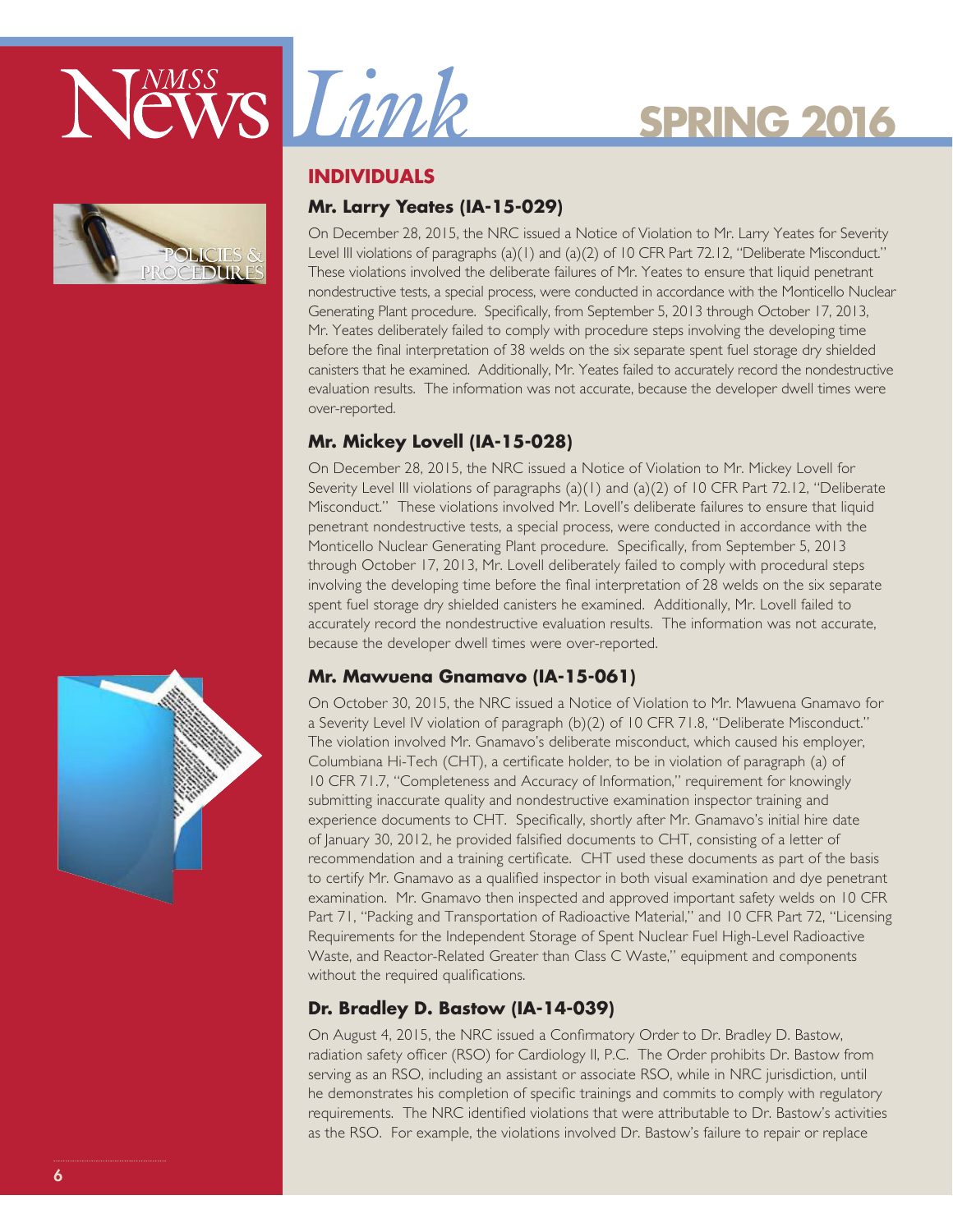







radiation detection instrumentation and to ensure that the instrumentation was calibrated and operable. He also failed to shadow a radiation safety officer and to maintain complete and accurate documents. The violations continued to indicate that Dr. Bastow was not adequately fulfilling his duties as the RSO. This Order does not prevent Dr. Bastow from serving as an authorized user.

**SPRING 2016**

Information about the NRC's enforcement program can be accessed at http://www.nrc.gov/ about-nrc/regulatory/enforcement/current.html. Documents related to cases can be accessed through Agencywide Documents Access and Management System (ADAMS) at http://www. nrc.gov/reading-rm/adams.html. Help in using ADAMS is available by contacting the NRC Public Document Room staff at 301–415–4737 or 1–800–397–4209 or by sending an e mail to PDR.Resource@nrc.gov.

(Contact: Michele Burgess, NMSS, 301–415–5868 or Michele.Burgess@nrc.gov)

### **GENERIC COMMUNICATIONS ISSUED**

The following items summarize NRC generic communications issued by NMSS. If any of these documents appear relevant to your needs and you have not received a copy, please call one of the technical contacts listed below. The Web address for the NRC library of generic communications is http://www.nrc.gov/reading-rm/doc-collections/gen-comm.

### **REGULATORY ISSUE SUMMARIES**

The NRC provides regulatory issue summaries (RIS) as informational documents used to communicate with the nuclear industry on a broad spectrum of matters.

On November 12, 2015, the NRC issued **RIS-15-13**, "Seismic Stability Analysis Methodologies for Spent Fuel Dry Cask" (ADAMS Accession No. ML13353A710). The agency issued the RIS to share information regarding acceptable seismic stability analysis methodologies with addressees to determine seismic stability of spent fuel dry cask loading stack-up configurations.

On December 4, 2015, the NRC issued **RIS-15-15**, "Information Regarding a Specific Exemption in the Requirements for the Physical Protection on Category 1 and Category 2 Quantities of Radioactive Material" (ADAMS Accession No. ML15092A432). The agency issued the RIS to provide addressees with information regarding the guidance in NUREG-2155, Revision 1, "Implementation Guidance for 10 CFR Part 37, 'Physical Protection of Category 1 and Category 2 Quantities of Radioactive Material,'" and in the questions and answers concerning the application of 10 CFR Part 37 to licensees with 10 CFR Part 73, "Physical Protection of Plants and Materials," security plans, which can be found on the NRC's public Web site at http://www.nrc. gov/security/byproduct/10-cfr-part-37.html. Specifically, paragraph (b) of 10 CFR 37.11, "Specific exemptions," states,

Any licensee's NRC-licensed activities are exempt from the requirements of subparts B and C of this part to the extent that its activities are included in a security plan required by part 73 of this chapter.

This RIS is being issued to provide information on the activities that should be included within the licensee's security plan relative to this specific exemption from the requirements of Subparts B and C of 10 CFR Part 37.

On December 23, 2015, the NRC issued **RIS-15-17**, "Review and Submission of Updates to Final Safety Analysis Reports, Emergency Preparedness Documents, and Fire Protection Documents"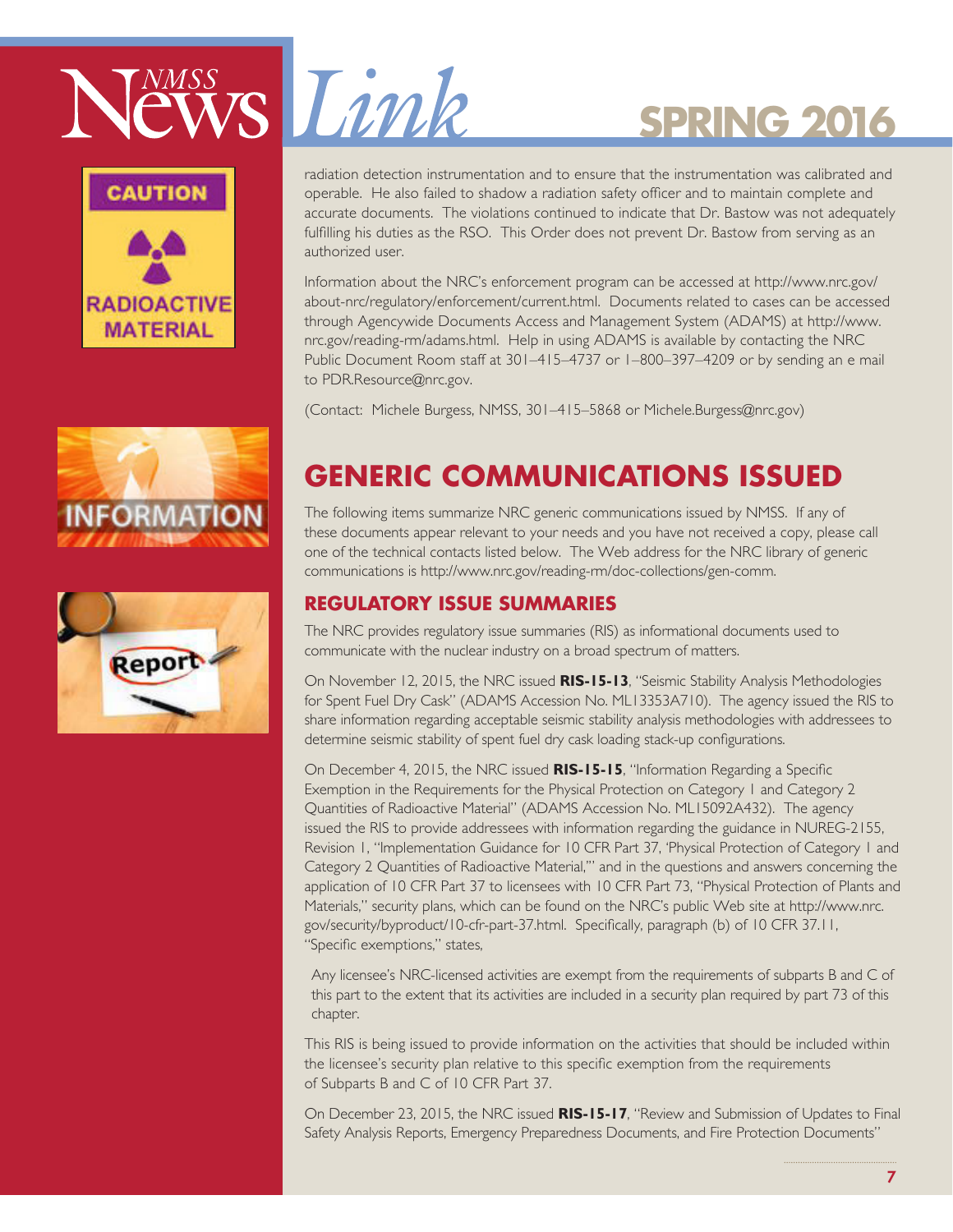

(ADAMS Accession No. ML15321A400). The agency issued the RIS to remind licensees of the review and submission requirements of 10 CFR 2.390, "Public Inspections, Exemptions, Requests for Withholding," regarding information that may be withheld from public disclosure, as well as to recommend that the updates to final safety analysis reports (FSARs) required by paragraph (e) of 10 CFR 50.71, "Maintenance of Records, Making of Reports," be made electronically on a total FSAR replacement basis, as described in paragraph (b)(6) of 10 CFR 50.4, "Written Communications." This RIS does not transmit or imply any new or changed requirements or staff positions, or require any specific action or written response. However, licensee review of FSAR updates and emergency preparedness and fire protection documents for physical protection information or Safeguards Information to be withheld from public disclosure, and submission of updates electronically on a total FSAR replacement basis, will enable the agency to more efficiently and effectively carry out its regulatory functions in an open and transparent manner.

On December 14, 2015, the NRC issued **RIS-15-18**, "Sodium Iodide-131 (I-131) Patient Release Information Collection" (ADAMS Accession No. ML15321A391). The agency issued the RIS to all NRC medical use licensees and NRC Master Materials License (MML) medical use permittees administering sodium iodine I-131 to patients under a written directive to inform physicians, licensees, and permittees of an opportunity to voluntarily submit information requested in the NRC's November 16, 2015, *Federal Register* notice (FR) information request titled, "Sodium Iodide-131 (I-131) Patient Release Information Collection" (80 FR 70843). No specific action or any written response is required. The RIS is provided to the NRC MMLs for their information and for distribution to their appropriate medical use permittees. The NRC is providing this RIS to the Agreement States for their information and for distribution to their licensees, as appropriate.

On December 21, 2015, the NRC issued **RIS-15-19**, "Decommissioning Timeliness Rule Implementation and Associated Regulatory Relief" (ADAMS Accession No. ML15321A391). The agency issued the RIS to achieve the following:

- Provide clarity to licensees on the Decommissioning Timeliness Rule's (DTR's) requirements to notify the NRC to begin and complete decommissioning after certain criteria are met.
- Highlight opportunities for licensees to request alternatives to the DTR's requirements.
- Remind licensees that there are situations where they can request an alternative to the DTR's timeliness requirements for both beginning and completing decommissioning if adequately justified.
- Clarify when the DTR applies to licensees whose only location of use are temporary job sites.
- Clarify when the NRC considers that the licensee has transitioned from an "operational" to a "decommissioning" status.

This RIS informs licensees of requirements regarding the DTR under the following:

- 10 CFR Part 30, "Rules of General Applicability to Domestic Licensing of Byproduct Material"
- 10 CFR Part 40, "Domestic Licensing of Source Material"
- 10 CFR Part 70, "Domestic Licensing of Special Nuclear Material"
- 10 CFR Part 72, "Licensing Requirements for the Independent Storage of Spent Nuclear Fuel, High-Level Radioactive Waste, and Reactor- Related Greater than Class C Waste"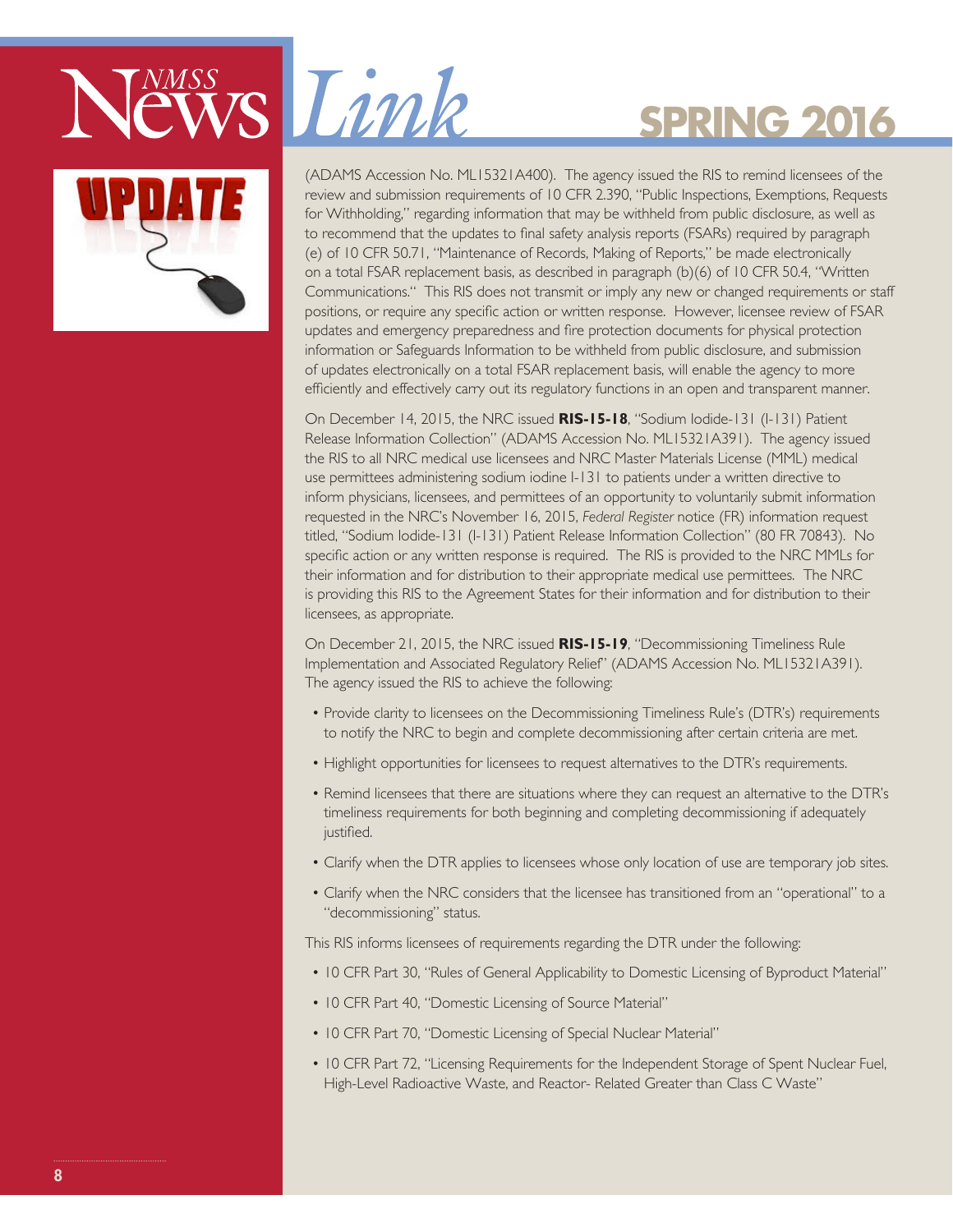

This RIS is supplemental guidance for decommissioning and does not contradict information presented in Administrative Letter 96-05, Revision 1, "Compliance with the Rule, 'Timeliness in Decommissioning of Material Facilities'" (Agencywide Documents Access and Management System (ADAMS) Accession No. ML081570203) or NUREG-1757, Volume 3, Revision 1, "Consolidated Decommissioning Guidance: Financial Assurance, Recordkeeping, and Timeliness, Final Report" (ADAMS Accession No. ML12048A683). This RIS does not apply to power reactors that have specific regulations concerning decommissioning (e.g., 10 CFR 50.82, "Termination of License," and 10 CFR 50.83, "Release of Part of a Power Reactor Facility or Site for Unrestricted use"). This RIS requires no action or written response beyond that already required by regulations. The NRC is providing this RIS to the Agreement States for their information and for distribution to their licensees, as appropriate.



### **SELECTED** *FEDERAL REGISTER* **NOTICES**

#### **January 27, 2016**

*Federal Register (FR) notice 81 FR 4680, "Draft NUREG/CR-7209, A Compendium of Spent Fuel Transportation Package Response Analyses to Severe Fire Accident Scenarios" (Draft NUREG/CR; Request for Comment)* 

Summary: The NRC is issuing for public comment draft NUREG/CR-7209, "A Compendium of Spent Fuel Transportation Package Response Analyses to Severe Fire Accident Scenarios." This report summarizes studies of rail and truck transport accidents involving fires, relative to regulatory requirements for shipment of commercial spent nuclear fuel (SNF). Comments were due by March 28, 2016.

(Contact: Jimmy Chang, NMSS, 301–415–7427 or Jimmy.Chang@nrc.gov)

#### **October 28, 2015**  *FR notice 80 FR 66056, "Strata Energy, Inc." (Temporary Exemption)*

Summary: The NRC is issuing a temporary exemption from certain NRC financial assurance requirements to Strata Energy, Inc. (Strata), in response to its annual financial assurance update for its Ross In-Situ Recovery (ISR) project. Issuance of this temporary exemption will not remove the requirement for Strata to provide adequate financial assurance through an approved mechanism, but will allow the NRC staff to further evaluate whether the State of Wyoming's separate account provision for financial assurance instruments it holds is consistent with the NRC's requirement for a standby trust agreement.

(Contact: John L. Saxton, NMSS, 301–415–0697 or John.Saxton@nrc.gov)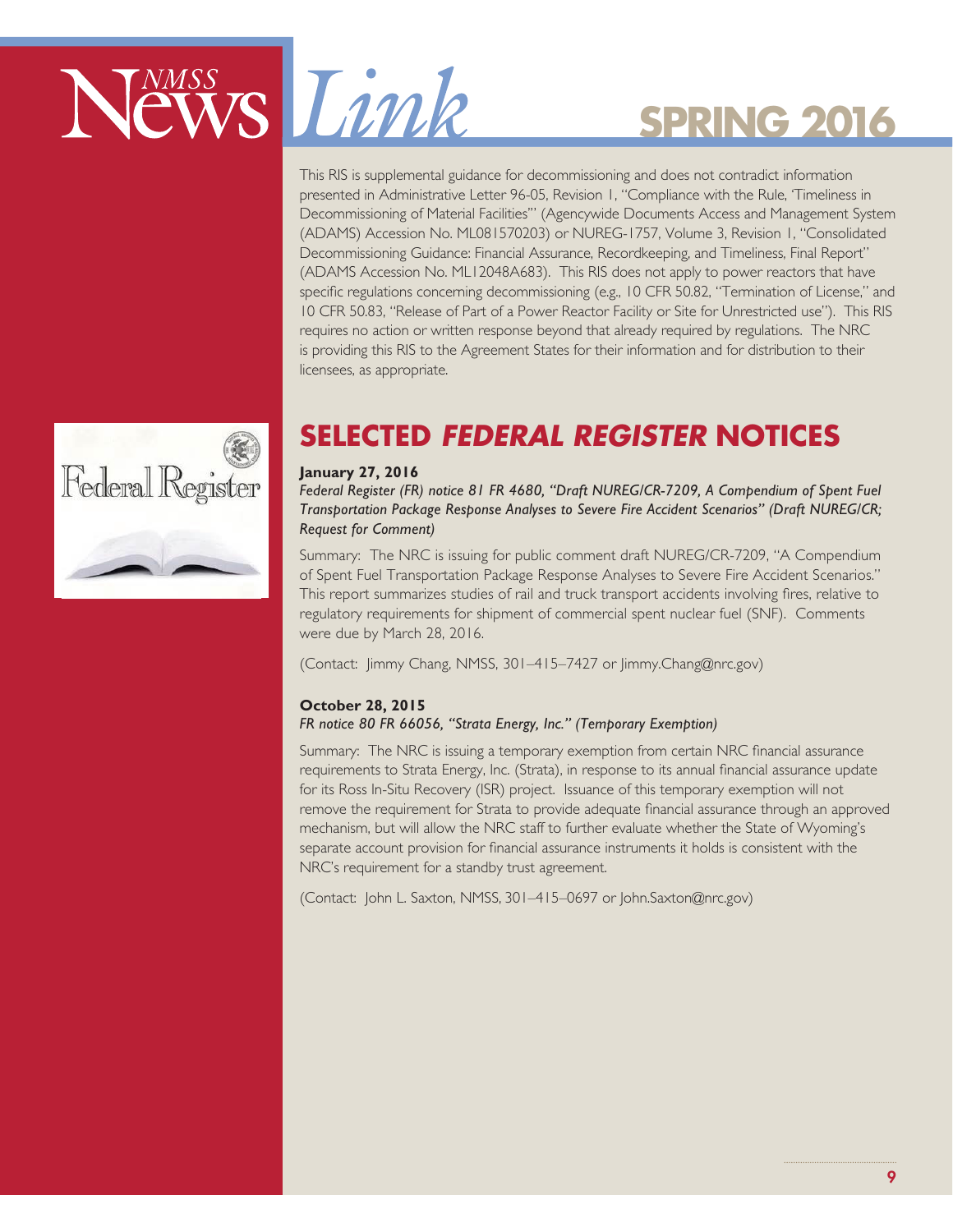

### **ONGOING RULEMAKINGS**

#### **RULEMAKING DESCRIPTION STATUS**

#### **PROPOSED RULES**

10 CFR Part 61, "Low–Level Radioactive Waste (LLRW) Disposal"

The proposed rule would revise 10 CFR Part 61 to require LLRW disposal licensees and license applicants to conduct updated site specific analyses and to permit the development of criteria for future LLRW acceptance based on the results of these analyses.

The NRC published the proposed rule and notice of availability of the draft guidance in the *Federal Register* (80 FR 16082 and 80 FR 15930) on March 26, 2015. The comment period was extended until and closed on September 21, 2015. The comments received are under NRC review. The final rule package is due to the Commission in May 2016.

10 CFR Parts 30 and 32, "Items Containing Byproduct Material Incidental to Production (formerly Polymer (Polycarbonate or Polyester) Track Etched (PCTE) Membranes)"

The proposed rulemaking would amend requirements for tracketched membranes that have been irradiated with mixed fission products as part of the membrane production process. The proposed rulemaking would also accommodate the licensing and distribution of other irradiated products (e.g. gemstones) without the need for a specific exemption for each distributor.

The NRC is currently drafting the regulatory basis for the rulemaking and expects to release it for public comment in December 2016.

10 CFR Part 73, "Enhanced Security of Special Nuclear Material"

The proposed rule would update security regulations, including portions of 10 CFR Part 73, relating to physical protection of special nuclear material at NRC licensed facilities and in transit.

On February 3, 2015, the Office of Nuclear Security and Incident Response (NSIR) submitted a user need request (ADAMS Accession No. ML14317A037) to NMSS to initiate a rulemaking to update the security regulations within 10 CFR Part 73. NMSS accepted the regulatory basis (ADAMS Accession No. ML14321A007) on February 25, 2015. On April 22, 2015, the NRC published the final regulatory basis in the *Federal Register* (80 FR 22434). A working group was formed and is working on the proposed rule.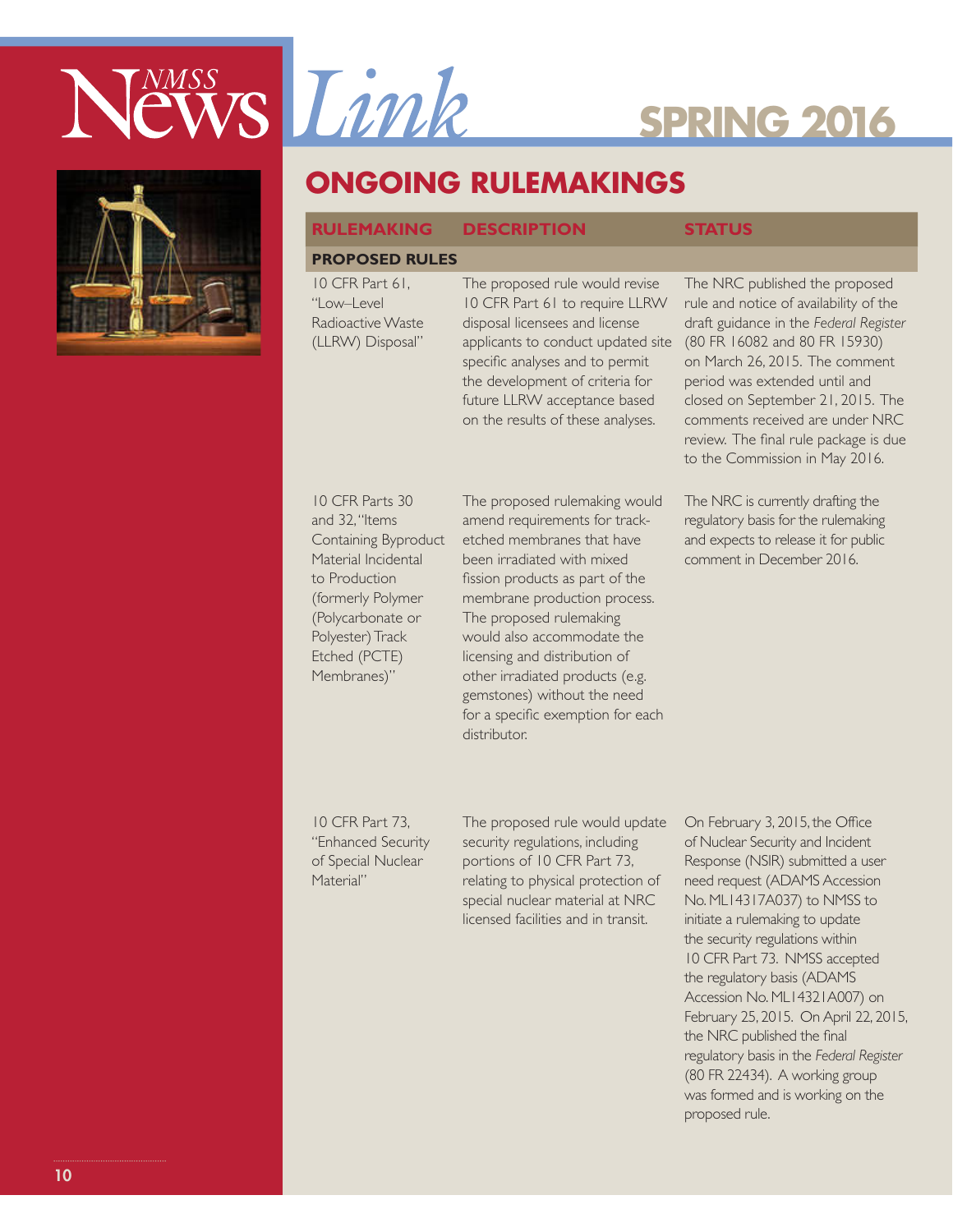



10 CFR Part 73, "Cyber Security at Fuel Cycle Facilities" The proposed rulemaking would revise 10 CFR Part 73 to add new cyber security requirements for Fuel Cycle Facilities.

On September 4, 2015, the NRC published the draft regulatory basis and asked for comments in the *Federal Register* (80 FR 53478). The working group is reviewing the comments.

#### **FINAL RULE**

10 CFR Part 35, "Medical Use of Byproduct Material – Medical Event Definitions, Training and Experience and Clarifying Amendments"

The rule would amend the reporting and notification requirements for medical events for permanent brachytherapy, amend training and experience requirements to remove attestation requirements for certain individuals, make changes as requested in PRM-35-20, petition for rulemaking, and clarifying amendments.

The NRC published the proposed rule and draft guidance in the *Federal Register* (79 FR 42224) for public comments. The comment period closed November 18, 2014. The NRC received 48 comment letters, each containing numerous individual comments. The comments are posted at http://www.regulations.gov under Docket ID NRC-2008-0175. On October 8, 2014, the NRC held a public meeting to promote better understanding of the proposed amendments. The comments received are under NRC review. The final rule package is due to the Commission in Spring/early Summer 2016.

10 CFR Part 74, "Material Control and Accounting of Special Nuclear Material"

This rule would revise and consolidate the current Material Control and Accounting (MC&A) requirements into 10 CFR Part 74, and would clarify and strengthen the MC&A requirements, in part, by removing existing exemptions in the item control provisions.

Staff is resolving the public comments and preparing the final package for the rulemaking. The final rule package is due to the Commission in November 2016.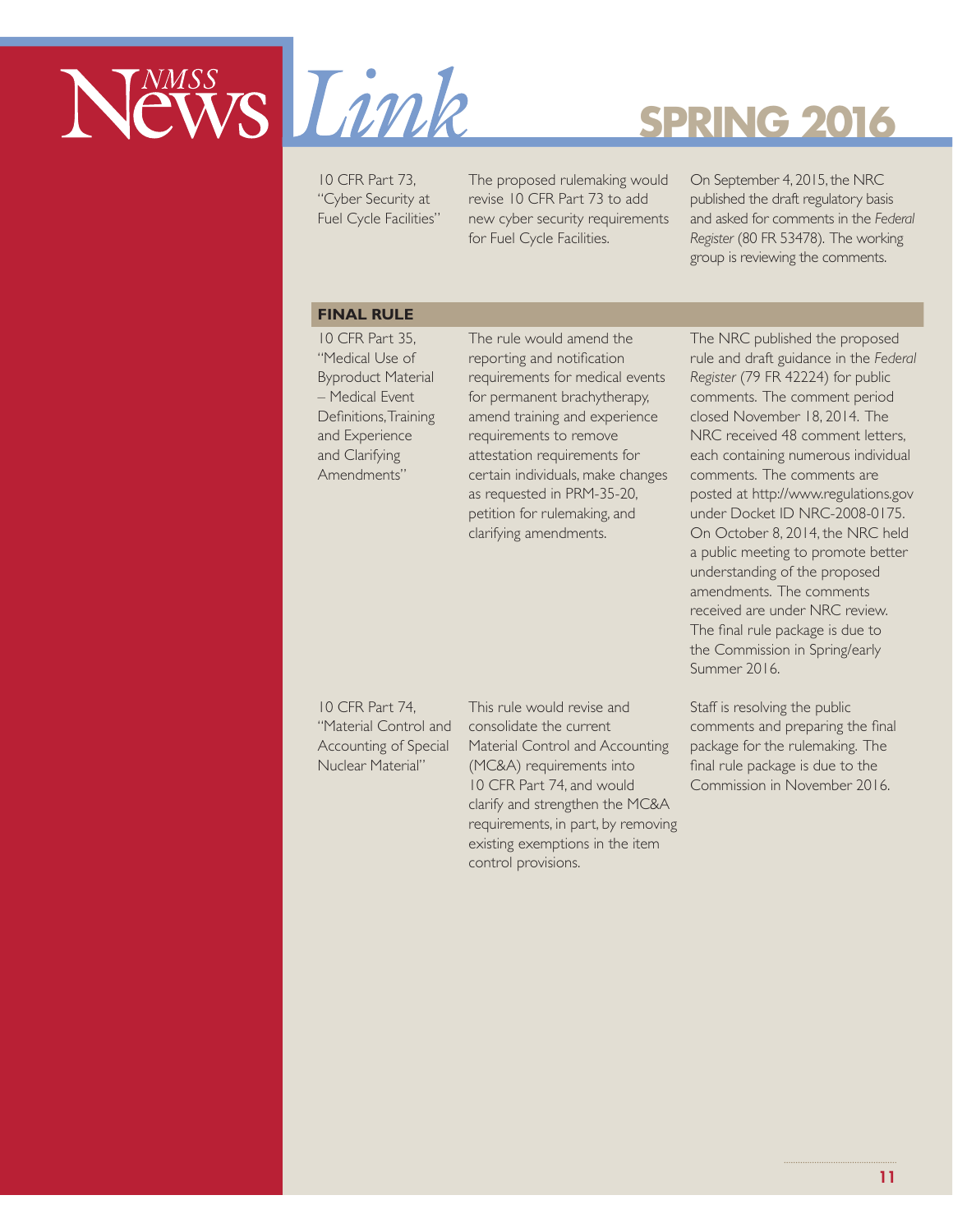

#### **PETITIONS**

PRM-72-6, "Petition for Rulemaking (PRM-72-6), C-10 Research and Education Foundation, Inc."

The petitioner submitted 12 requests for the NRC to amend its regulations concerning dry cask safety, security, transferability, and longevity. In a *Federal Register* notice dated October 16, 2012, the NRC denied nine of the petitioner's 12 requests (Requests 1, 2, 3, 5-8, 10 & 12), accepted for consideration Request 11 as part of the ongoing independent spent fuel storage installation (ISFSI) security rulemaking effort (RIN 3150-AI78; Docket ID NRC-2009-558), and reserved two requests for future rulemaking determination (Requests 4 and 9).

The package was sent to the Office of the Executive Director for Operation for their review in March 2016.

PRM-28, PRM-29 and PRM-30, "Linear No-Threshold Model and Standards for Projection Against Radiation"

The NRC received three petitions for rulemaking (PRM) requesting that the NRC amend its "Standards for Protection against Radiation" regulations and change the basis of those regulations from the Linear No-Threshold (LNT) model of radiation protection to the radiation hormesis model.

On June 23, 2015, the NRC published in the *Federal Register*, 80 FR 35870, the receipt of the Petition For Rulemaking; Notice of Docketing and requested public comment on three PRMs, PRM-20-28, PRM-20-29, and PRM-20-30. The public comment period was September 8, 2015. But on August 21, 2015, the NRC published in the *Federal Register*, 80 FR 50804, the receipt of the Petition for rulemaking; notice of docketing and extension of comment period. The NRC extended the public comment period until November 19, 2015, to allow more time for members of the public to develop and submit their comments. Staff is examining the issues raised in the PRMs to determine whether they should be considered in rulemaking.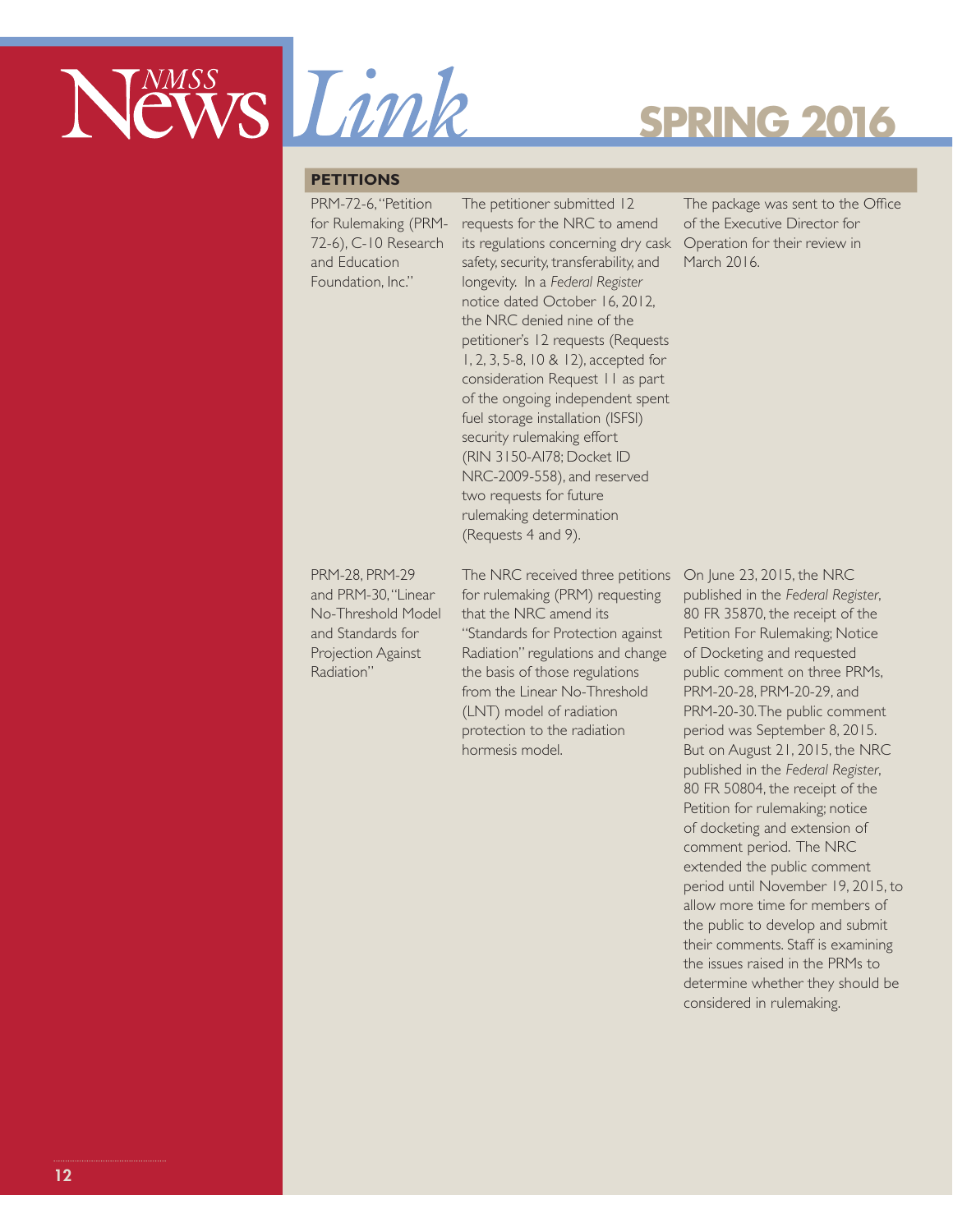

#### **POLICY STATEMENT**

Tribal Policy Statement The Tribal Policy Statement development will describe the Commission's policy for consulting *Federal Register* (79 FR 71136) on and coordination with Native American tribes.

The proposed Tribal Policy Statement was published in the December 1, 2014, and the public comment period closed on May 31, 2015. Staff is in the process of reviewing comments.

#### **PRE-RULEMAKING**

10 CFR Part 20, "Standards for Protection against Radiation, International 10 CFR Part 20. Commission on Radiological Protection (ICRP) Recommendations"

The rulemaking would incorporate recommendations from the ICRP to revise

The NRC published an advance notice of proposed rulemaking in the *Federal Register* (79 FR 43284) on July 25, 2014, and the public comment period closed on June 22, 2015. Staff is reviewing comments.



### **TO OUR READERS**

Thank you for your interest in our newsletter. In our attempt to keep the NMSS licensee newsletter—The *NMSS News Link*—relevant, we welcome feedback on its contents. If you would like to suggest topics for the newsletter, please contact Vanessa Cox, NMSS Rulemaking and Project Management Branch, by telephone at 301–415–8342 or by e–mail at Vanessa.Cox@nrc.gov. In addition, to ensure proper delivery of The *NMSS News Link* and to prevent any interruption of service, please report e–mail address changes to Ms. Cox.

Please send written correspondence to the following address:

Vanessa Cox, Editor, NMSS Licensee Newsletter Office of Nuclear Material Safety and Safeguards U.S. Nuclear Regulatory Commission Two White Flint North, Mail Stop: T-8-D36 Washington, DC 20555–0001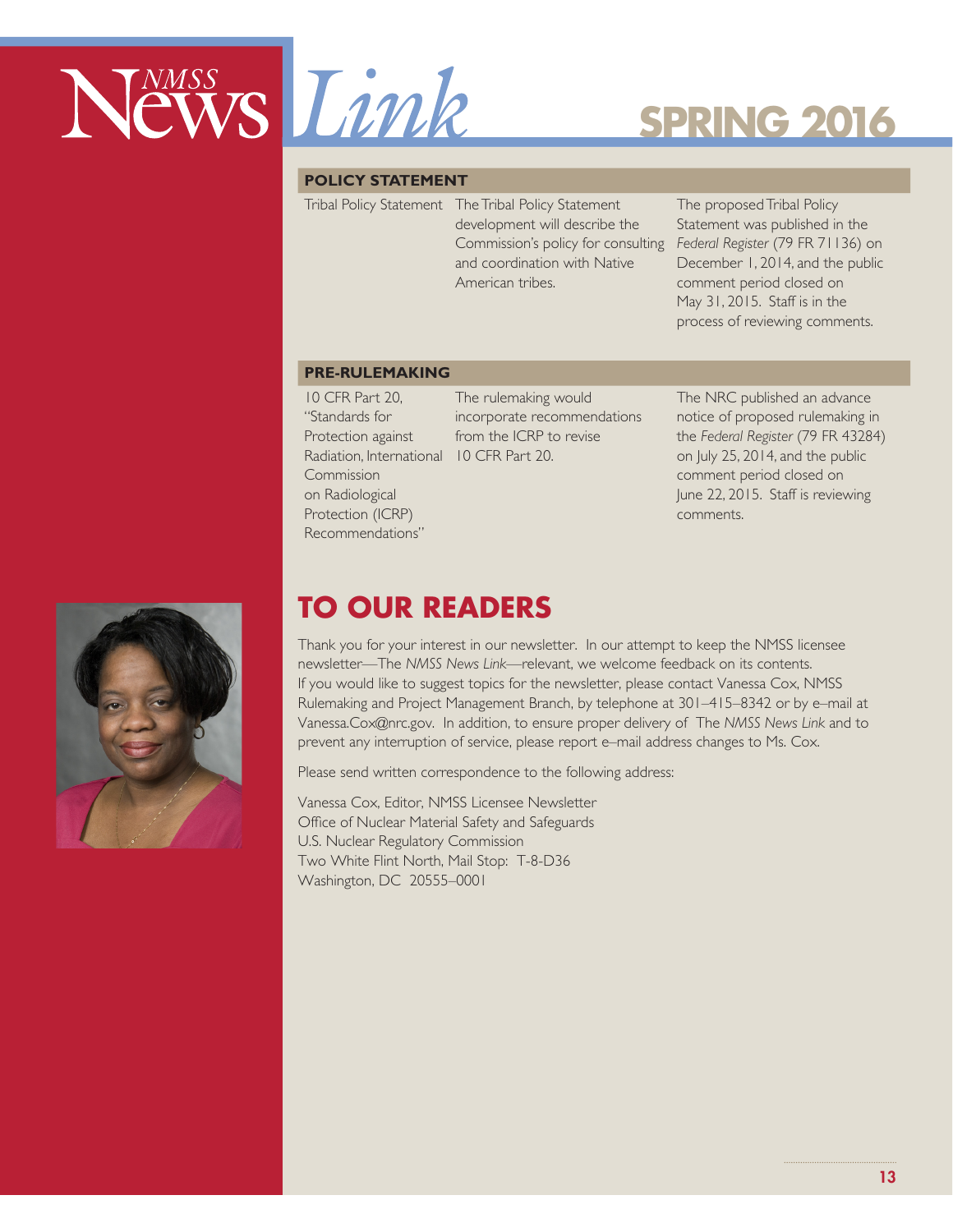



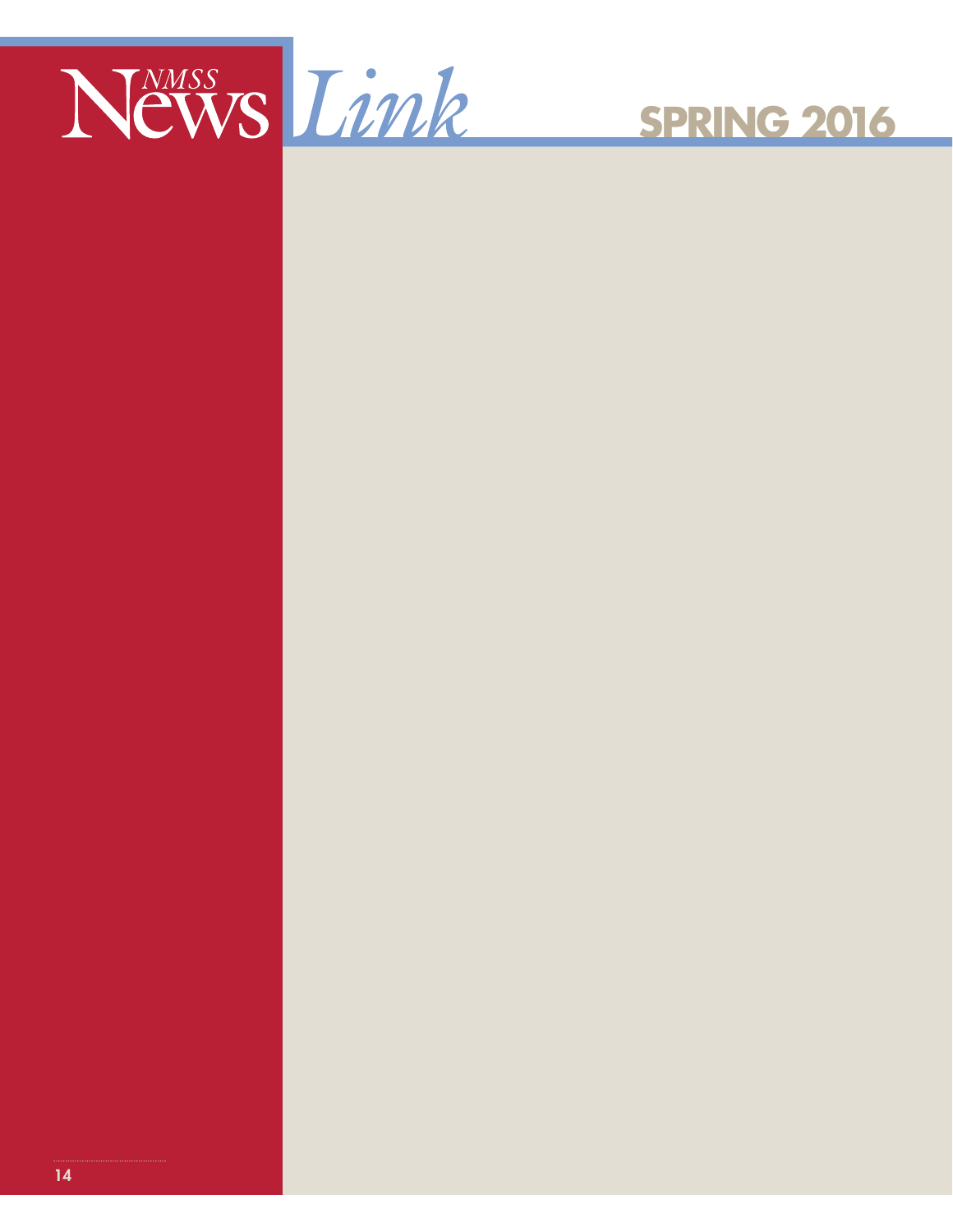





15